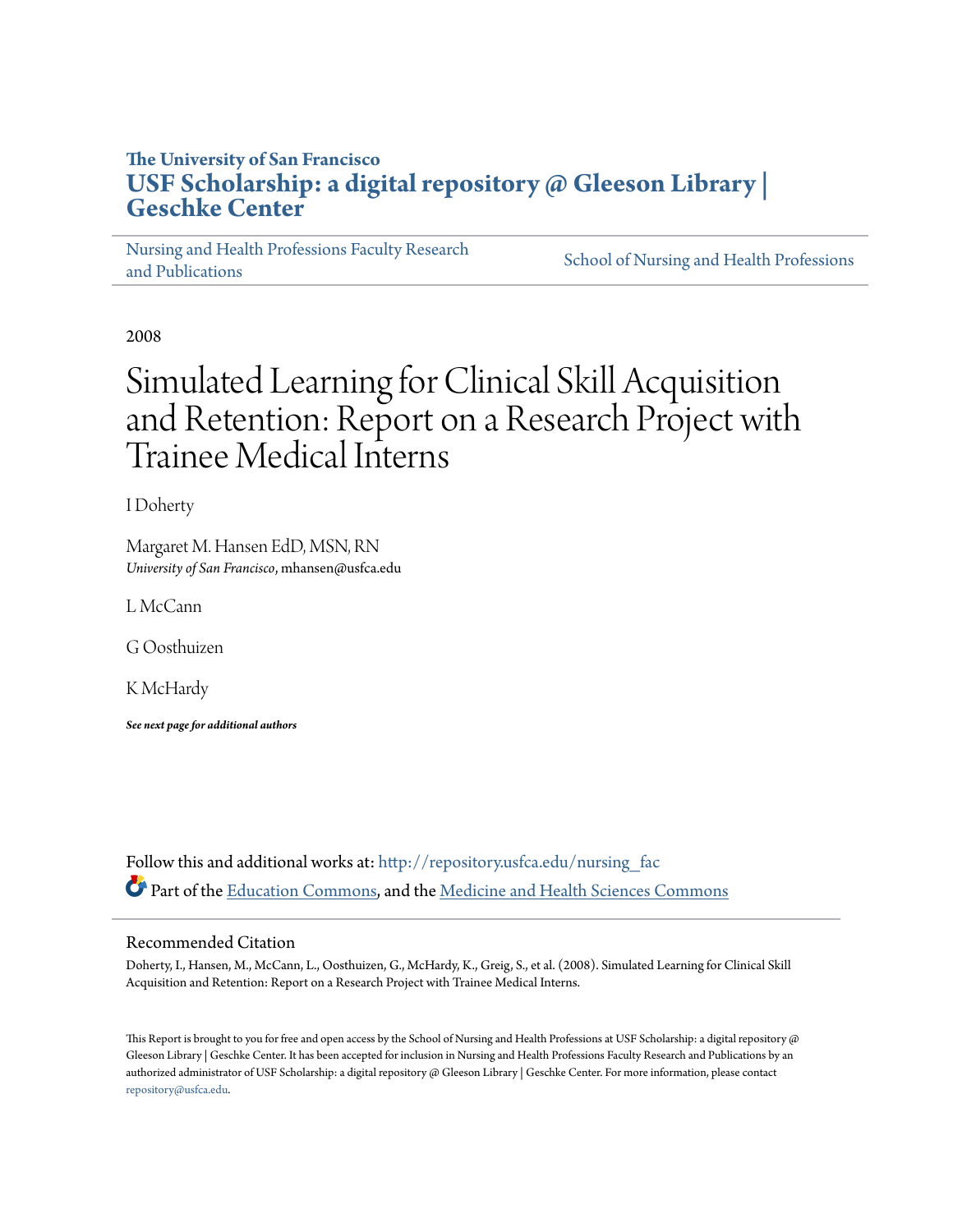#### **Authors**

I Doherty; Margaret M. Hansen EdD, MSN, RN; L McCann; G Oosthuizen; K McHardy; S Greig; T Pasley; and J Windsor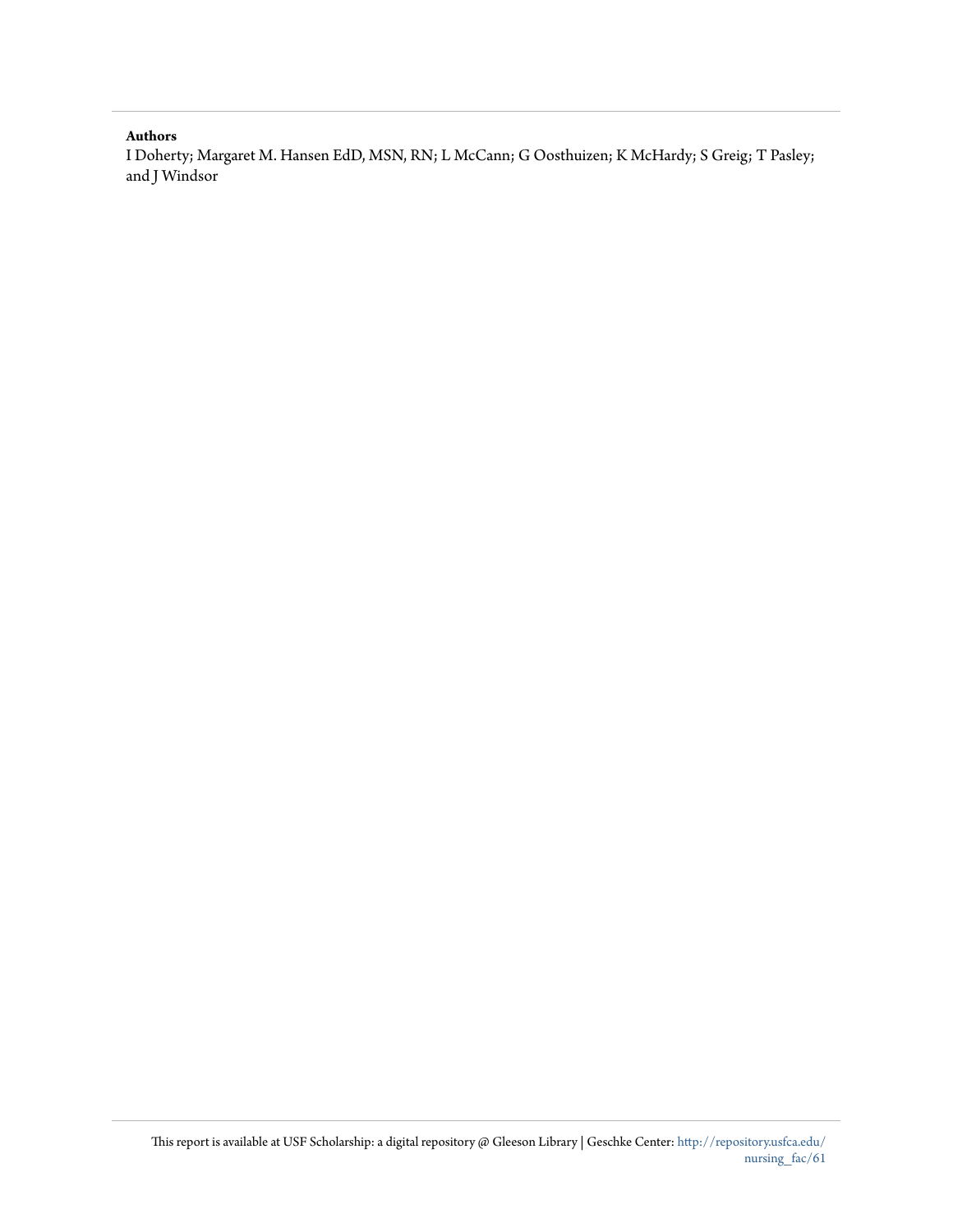# **Simulated Learning for Clinical Skill Acquisition and Retention: Report on a Research Project with Trainee Medical Interns**

**Iain Doherty**

Director, Learning Technology Unit, Faculty Medical and Health Sciences, University of Auckland i.doherty@auckland.ac.nz

Margaret Hansen, EdD, MSN, RN (aka surname Maag) Associate Professor, School of Nursing, University of San Francisco, San Francisco, California, USA mhansen@usfca.edu

> Lloyd McCann, BHB, MBChB House Surgeon, Auckland City Hospital

George Oosthuizen, MBChB, LMCC, FCS (SA) Honorary Senior Lecturer, Dept of Surgery, Faculty of Medical and Health Sciences, University of Auckland

> Karina McHardy, BHB, MBChB Clinical Education Fellow, Medical Programme Directorate, Faculty of Medical and Health Sciences, University of Auckland

> > Sam Greig, MBChB House Surgeon, North Shore Hospital, Auckland

> > Tom Pasley, BHB, MBChB House Surgeon, Middlemore Hospital, Auckland

John Windsor BSc MBChB MD FRACS FACS Professor and Head, Department of Surgery, Faculty of Medical and Health Sciences, University of Auckland

**Abstract:** This paper reports on a research project conducted at the Advanced Clinical Skills Centre, University of Auckland, to determine whether the provision of a carefully engineered integrated virtual reality simulator for male and female urinary catheter insertion would increase student confidence levels and competency for those two skills. We present a literature review that demonstrates the increasing importance of simulation in medical education whilst detailing the perceived benefits and drawbacks of using simulations in medical education. We then present our research methodology including student numbers, procedures followed during the research, forms of evaluation carried out during the research and the current research stage. We conclude with the difficulties encountered in our study and a statement concerning the current status of our research.

#### **Research Background**

The Advanced Clinical Skills Centre at the University of Auckland offers courses at all levels in clinical procedures including: Advanced Cardiac Life Support (ACLS), crisis management in anaesthesia, open and laparoscopic surgery, general surgery, gynaecology, orthopaedics, general practice, theatre nursing and other disciplines. Modern methods used in an attempt to foster improved skill acquisition in the area of medical education include the provision of video material, multimedia presentations and use of post training course simulations (Issenberg et al., 2007). Simulation is becoming increasingly recognized as a method for training and assessment (Issenberg et al., 2007; Jones, 2002b; Moorthy, Munz, Sarker, & Darzi, 2003) with one author suggesting that simulations are now used routinely in simulation centers around the world (Epstein, 2007). Good suggests that over one third of all medical schools in the USA make use of human patient simulators with hundreds more patient simulators in use at universities, colleges and medical centers world wide (Good, 2003). A world wide survey in 2004 identified 158 medical education simulation centers with a significant number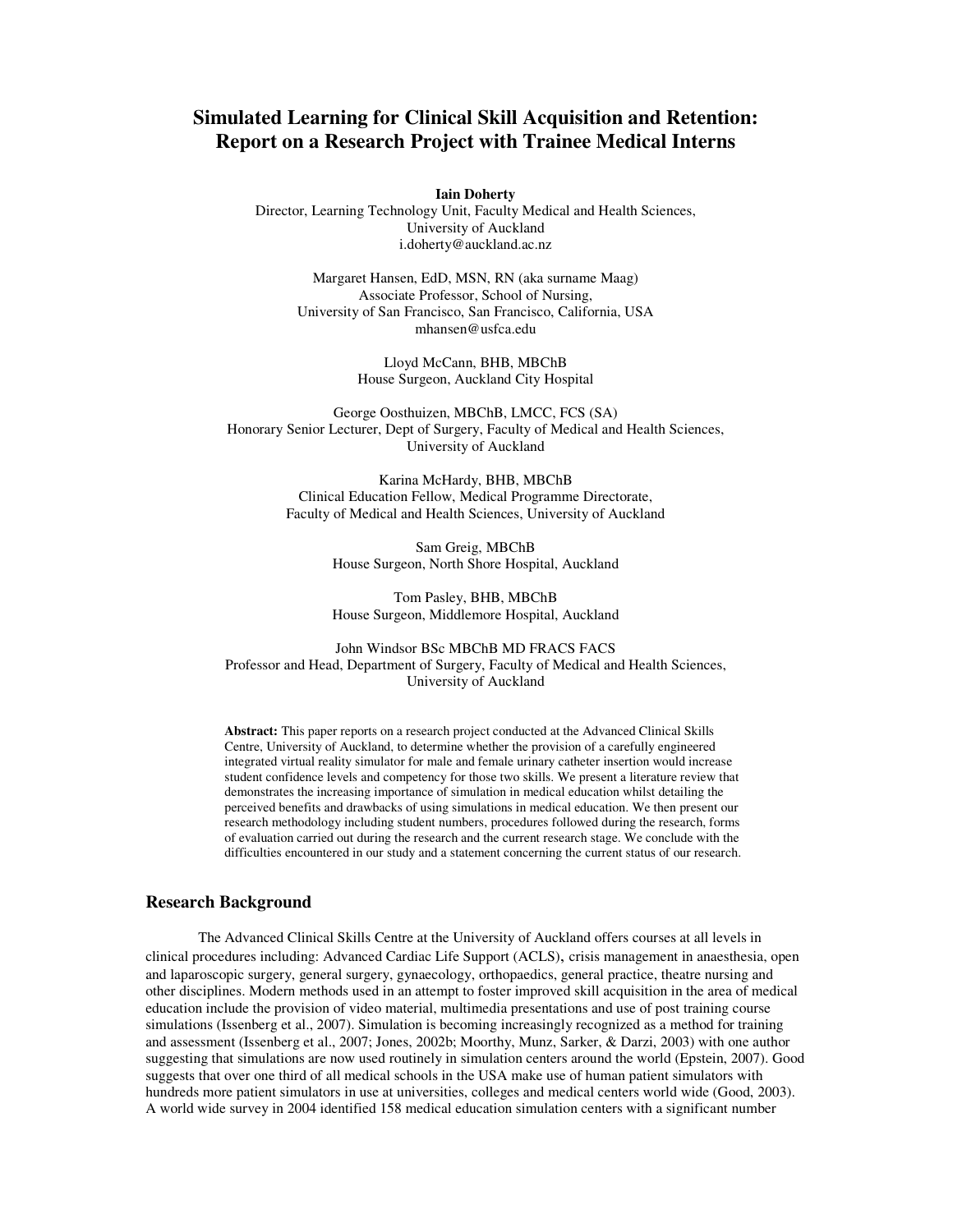involved in undergraduate teaching (Weller, 2004). Through collaboration with Go Virtual Medical – www.govirtualmedical.com – an Auckland based company that has produced a suite of simulations for training in procedural skills, the Advanced Clinical Skills Centre had the opportunity to trial the use of the Integrated Simulator for two clinical skills procedures: male and female urinary catheterization.

We conducted research around the trial of the integrated simulator the purpose of which was to determine whether the introduction of a carefully engineered integrated virtual reality simulator for the clinical skills of male and female catheter insertion would increase student confidence levels and enhance skill acquisition and skill retention (i.e. competence). It was important to measure both confidence and competence because confidence is not a reliable indicator of competence. For example, as a result of previous exposure to particular procedures during clinical practice students may feel confident about their ability in certain skills whilst performing poorly when assessed in those skills (P. J. Morgan & Cleave-Hogg, 2002a).

An initial review of the literature provided us with the widely accepted three stage theory of motor skill acquisition (Reznick & MacRae, 2007) which suggests that there are three stages to skill acquisition: a cognitive stage during which the learner intellectualizes the task; an integrative stage consisting of practice and feedback during which the conceptual knowledge is translated into appropriate motor behaviour; and an autonomous stage in which continued practice has led to "automatic" performance. Given the perceived learning benefits of deliberate practice (Good, 2003; Park et al., 2007) together with immediate feedback for skill acquisition (Issenberg, Gordon, Gordon, Safford, & Hart, 2001; Issenberg et al., 2007; Kneebone, 2003; Maran & Glavin, 2003; Reznick & MacRae, 2007) the hypothesis that repeated use of a simulator for male and female catheter insertion would lead to increased student confidence and improved competency seemed to be a reasonable one.

The literature review showed that there is evidence that medical students value the chance to work with simulators (Good, 2003; P. J. Morgan & Cleave-Hogg, 2002a; Weller, 2004). However, whilst there are studies that would support claims concerning the "efficacy" of screen-based and realistic stimulators for skill enhancement (Park et al., 2007; Ziv, Wolpe, Small, & Glick, 2003), human patient simulators (Good, 2003; Pamela J. Morgan, Cleave-Hogg, Mcllroy, & Devitt, 2002b) and virtual reality simulation (Colt, Crawford, & Galbraith, 2001), a number of authors – including those who cite limited positive results for the use of simulations – note the need for further research into the use of simulations in order to determine benefits for student learning (Gaba, 2004; Kneebone, 2003; Reznick & MacRae, 2007; Weller, 2004; Ziv et al., 2003).

#### **Simulations**

#### **Definitions and Categorizations**

There are various definitions of simulation all of which have in common the concept of representation or replication of some aspect of reality (Jones, 2002b; Kneebone, 2003; Ziv, Small, & Wolpe, 2000). Gaba writes that within healthcare the term simulation usually refers to "a device that presents a simulated patient (or part of a patient) and interacts appropriately with the actions taken by the simulation participant"(Gaba, 2004, p.2). There is clearly a focus in current medical education on the potential value of a variety of "device" type patient simulators (Gaba, 2004; Issenberg et al., 2001; Kneebone, 2003). However Ziv's five type categorisation of simulators based upon "mode" of delivery makes it clear that the simulated patient is only one type of simulation in use in medical education. Ziv divides simulators into five types (Ziv et al., 2003): low tech simulators such as models or mannequins; simulated or standardized patients such as actors playing a role; screen-based computer simulators such as problem based learning; complex task trainers of the virtual reality type used in this study; and realistic patient simulators. Realistic patient simulators – perceived to offer the advantage of emotional involvement for the student thus leading to deeper cognitive processing (Friedrich, 2007) – can be categorized as either advanced human patient simulators (AHPS) (Jones, 2002b) or medium fidelity patient simulators (Weller, 2004) with the difference between the two being defined in terms of the relative complexity of the simulation environment (Good, 2003).Virtual Reality (VR) which "completely integrates the user into the world of the computer" (Vozenilek, Huff, Reznek, & Gordon, 2004, p.1151) is an immersive form of simulation that has been used successfully for training purposes in other industries such as aviation, business, the nuclear power industry and the military for number of years (Issenberg et al., 2007; Vozenilek et al., 2004; Ziv et al., 2000)(Issenberg et al., 2007, p.861) with increasing recognition being given to the value of this form of simulation for medical education (Vozenilek et al., 2004).

The Go Virtual medical simulations used in this study were developed over a 3 year period by a team of clinicians, 3D animators, and computer programmers. In the case of the Go Virtual medical simulations we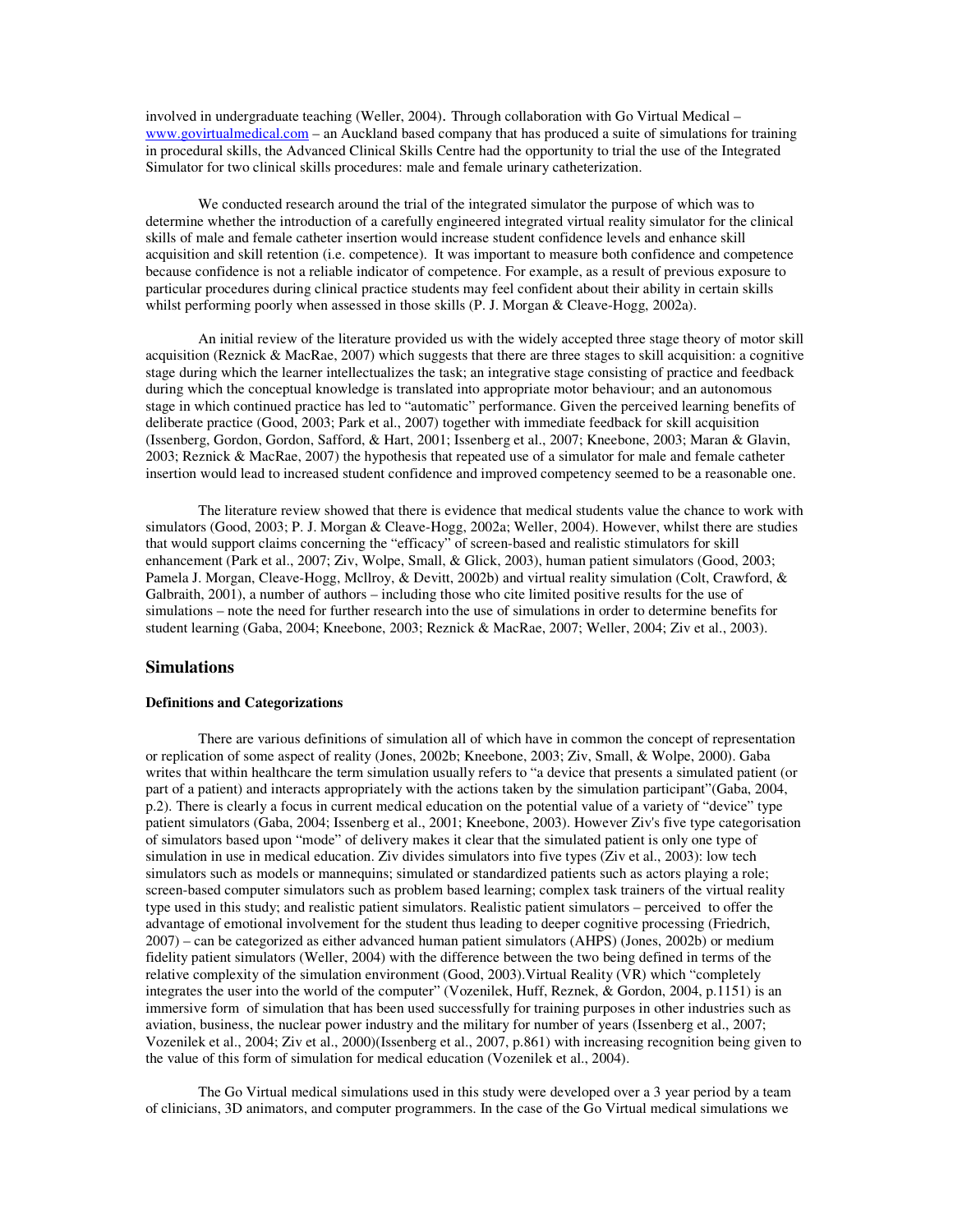refer to a 'cognitive simulator' because the simulations are not fully interactive. In terms of interaction, if the right decisions are made the clinical procedure can be undertaken. Clicking on the right portion of anatomy with the right instrument in the correct hand at the right time will result in playing a pre-rendered sequence and allow progress to the next step of the procedure. The software runs on a gaming engine called UMAJIN, which is based upon a hybrid programming language that incorporates elements of C++, C sharp, and visual basic. The engine was developed by Unlimited Realities Ltd and adjusted to suit the needs of the Go Virtual Medical integrated simulator. Clinical content for each module was carefully researched by a team of clinicians and reproduced in a specific format. A filming team captured a video of the relevant procedure which was then edited, voiced over, and handed to the animators. The animation team then created the relevant 3D anatomy images and 3D movie sequences for the simulations. Finally, all the content was incorporated into the Go Virtual Medical interface by the programming team. The clinical content, the imagery, and the software functionality were all reviewed and tested at several stages. The Go Virtual Medical integrated simulator interface offers comprehensive learning of a range of practical procedures in the form of electronic text, 3D anatomy, video, and a 3D simulator which is operated by two mice in lieu of expensive, sophisticated hardware. A logbook displays the user's performance on the simulations. Hence, the reader can read, see, practice, and repeat a selected procedure, and receive feedback on performance. The two mouse approach does not offer tactile or haptic feedback; rather the integrated simulator is a *cognitive* trainer.

#### **Benefits and Drawbacks**

Whilst we had a core hypothesis for our research we also wanted to review the literature to identify a range of perceived benefits and drawbacks to the use of simulations in medical education and to consider whether there were any issues with the use of simulation that we had not yet taken into consideration. We categorized the benefits of simulations into three distinct types: meeting individual learner needs; increasing practice opportunities; and ensuring appropriate assessment.

With reference to human patient simulators Weller writes that, "Simulation offers students a unique opportunity to learn through experience, aided by reflection and feedback and the opportunity to practice. Simulation training is highly engaging, interactive and clearly relevant to practice. Students learn from each other in a safe, non threatening environment. These attributes of simulation-based education are consistent with models of effective educational interventions" (Weller, 2004, p.38) Also with reference to human patient simulators Jones notes that the human patient simulator provides students with the opportunity to engage in problem based learning – the problem being an "adverse patient condition or illness" and that "direct involvement" or learning by doing provides "optimal educational impact" for the students because it is through experience that new skills are learned (Jones, 2002a, 2002b). Reznick also recognizes the educational value of problem based learning and of learning by doing whilst noting additionally that simulations meet the educational needs of residents as self-directed adult learners (Reznick, 1993). Meeting the particular needs of learners is a benefit noted by Ziv who writes that simulations allow students to study at their own pace whilst repeating procedures as required to increase their level of confidence and proficiency (Ziv et al., 2003).

The use of simulations provides for the opportunity to overcome the limitations of "the apprentice method of learning from actual clinical encounters [which] were constrained in a number of ways" (Ziv et al., 2000, p.493). For example, whilst training has traditionally involved patients, simulations provide the opportunity for training in procedures that do not occur sufficiently frequently in "real life" to allow students to gain the requisite skills (Vozenilek et al., 2004). Simulations also allow for training determined by learner rather than patient needs. For example, in a simulated environment a learner can focus on an entire procedure or particular parts of a procedure practising as often as necessary. This would simply not be feasible with real patients (Good, 2003). Finally, there is an ethical imperative in medicine to do no harm that conflicts with the fact that trainees have to practice their skills on live patients (Ziv et al., 2003, p.783). Simulations provide students with a safe environment in which to practice their skills (Weller, 2004) thereby minimising risk to patients and improving patient safety (Park et al., 2007; Ziv et al., 2003).

Feasible, valid and reliable technical skills assessment is of crucial importance both for training per se and to ensure high quality surgical care whilst reducing the possibility of potential errors that might result from poor performance (Moorthy et al., 2003). Although multiple forms of training and assessment exist within the medical profession (Epstein, 2007) specific training in particular clinical skills is particularly important in terms of determining procedural competency especially in a busy clinical setting in which oversight on part of busy physicians with multiple demands on their time is a distinct possibility (Lammers, Temple, Wagner, & Ray, 2005). Furthermore, it is important that the training and assessment methods be free of the subjectivity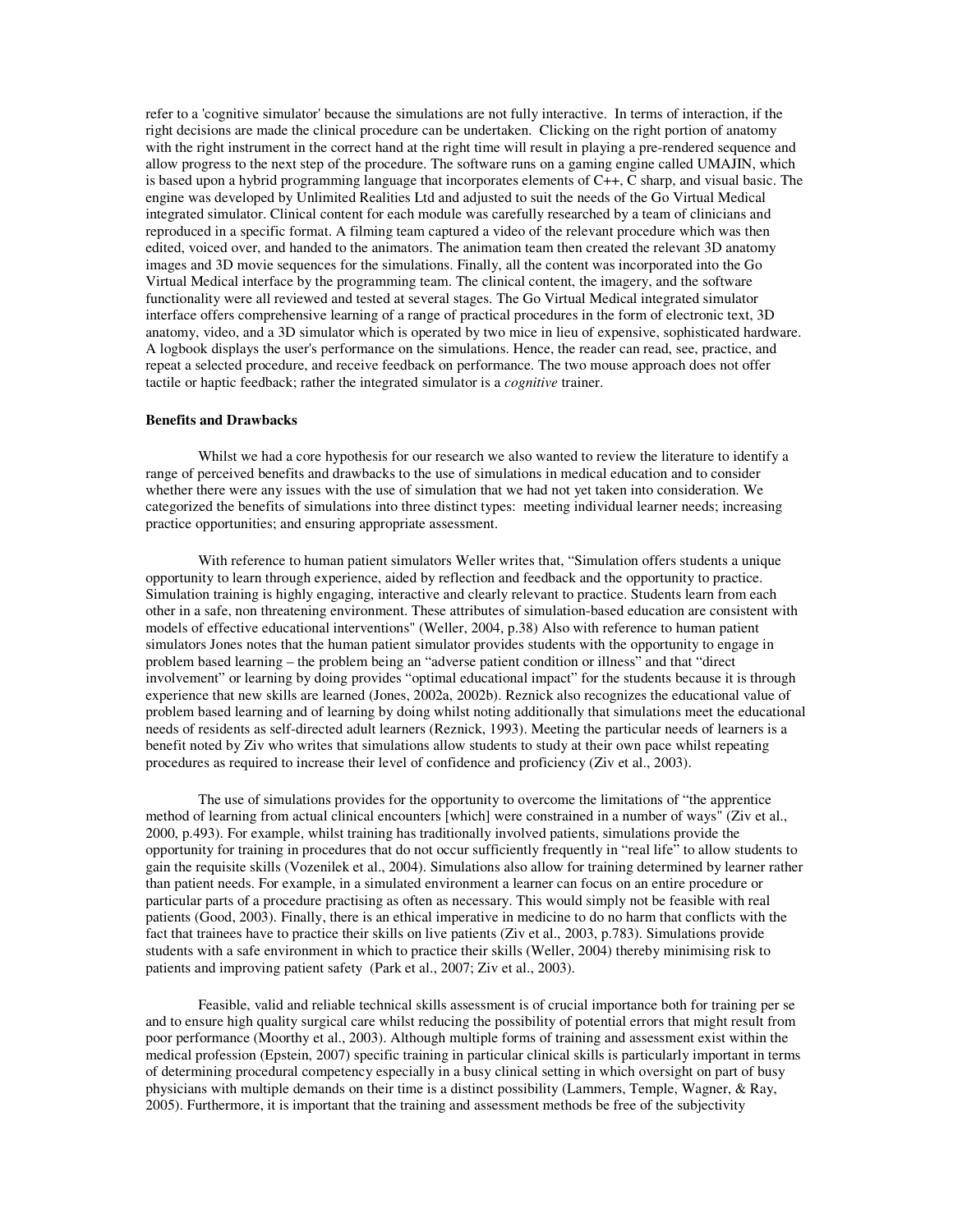associated with the type of broad perspective ratings provided by physicians at the end of a clinical round (Epstein, 2007). Simulations – particularly when delivered in conjunction with face to face training – can help to address assessment issues by providing "objective evidence of performance whilst also providing immediate feedback" (Good, 2003, p.18) thereby offering the potential to improve performance assessment (Ziv et al., 2000).

A number of potential drawbacks have been recognized with the use of simulations. Good notes a lack of realism with simulators – for example, the skin color of patient simulator not changing appropriately for a particular medical condition – but he also recognizes that the realism of simulators is constantly improving (Good, 2003). The cost of simulators is perceived to be relatively high although this obviously depends upon the type of simulator. Concerns about cost are common (Gaba, 2004; Park et al., 2007). Maintenance and upgrade issues are also a concern. For example, if a medical procedure were to change then a virtual reality environment teaching that skill would have to be upgraded. This concern is again contingent on the type of simulator under consideration. Isenberg's final concern has to do with the practical difficulties – staff time and commitment – of integrating simulations into the curriculum (Issenberg et al., 2007). The potential benefits of simulated training need to be realized through faculty learning to "hone new instructional skills and techniques" (Good, 2003, p.20). This requires a commitment of time and a considerable degree of effort on the part of faculty.

### **The Simulation Study**

#### **Study population**

The study population consisted of 22 final year medical students from the University of Auckland Medical School. Students were all (trainee interns, or TIs), divided into 2 groups. Group 1 (n=12) were the control group. Group 2 (n=10) were the intervention group. All students were enrolled in a clinical skills course that lasted two days. The clinical skills taught during the two days included ACLS, lumbar puncture procedure, nasogastric tube (NGT) insertion, urinary catheterization of a male and female patient, and the care of an open contaminated wound. All TIs are required to complete the clinical skills course in their final year. Six clinical skills courses are held throughout the year and this study population was randomly selected from the six cycles of TIs.

#### **Pre-Course Evaluation**

Carrying out a randomized controlled trial in medical education has been deemed to be difficult for three main reasons (Prideaux, 2002): the feasibility and justifiability of carrying out a randomized trial, particularly if the use of a control group is perceived to disadvantage some students (Pamela J. Morgan et al., 2002b); control of the variables; and the choice of appropriate outcome measures. Our own study was conceived and carried out with these points firmly in mind and we believe we addressed these issues appropriately.

Both groups were provided with a pre-course evaluation to measure their previous exposure to the urinary catheter insertion process. The purpose of the pre-course evaluation was to determine levels of extant knowledge that might have confounded the results of the study (Lammers et al., 2005). The participants were assured that their responses to the questionnaire would remain confidential. The pre-course questionnaire consisted of five questions: (a) Prior exposure to the male and female urinary catheterization skill, (b) Their selfreported level of confidence performing the skills, (c) The importance of mastering the procedures for male and female urinary catheterizations, (d) To what extent trainees thought they would make use of the clinical procedure in future medical practice, and (e) Trainees level of fatigue prior to receiving training for these procedures. Participants were also asked to state in their own words what they expected to learn from the clinical skills course and to provide any other comments.

#### **Procedure**

Directly following the pre-course questionnaire, the participants viewed a 15-minute male urinary catheter insertion video presentation and a 15-minute female urinary catheter insertion video. Participants also watched a live 10 minute demonstration of the male and female urinary catheterization skill (5 minutes for each skill) performed on a mannequin by a physician in the clinical skills centre. The total training time was 40 minutes. The students were then given the opportunity to practice each skill on the male and female mannequins in the Advanced Clinical Skills Centre. Each student was allowed to have one practice attempt for both the male and female catheterisation procedure under supervision of the clinical tutors. All students participated in the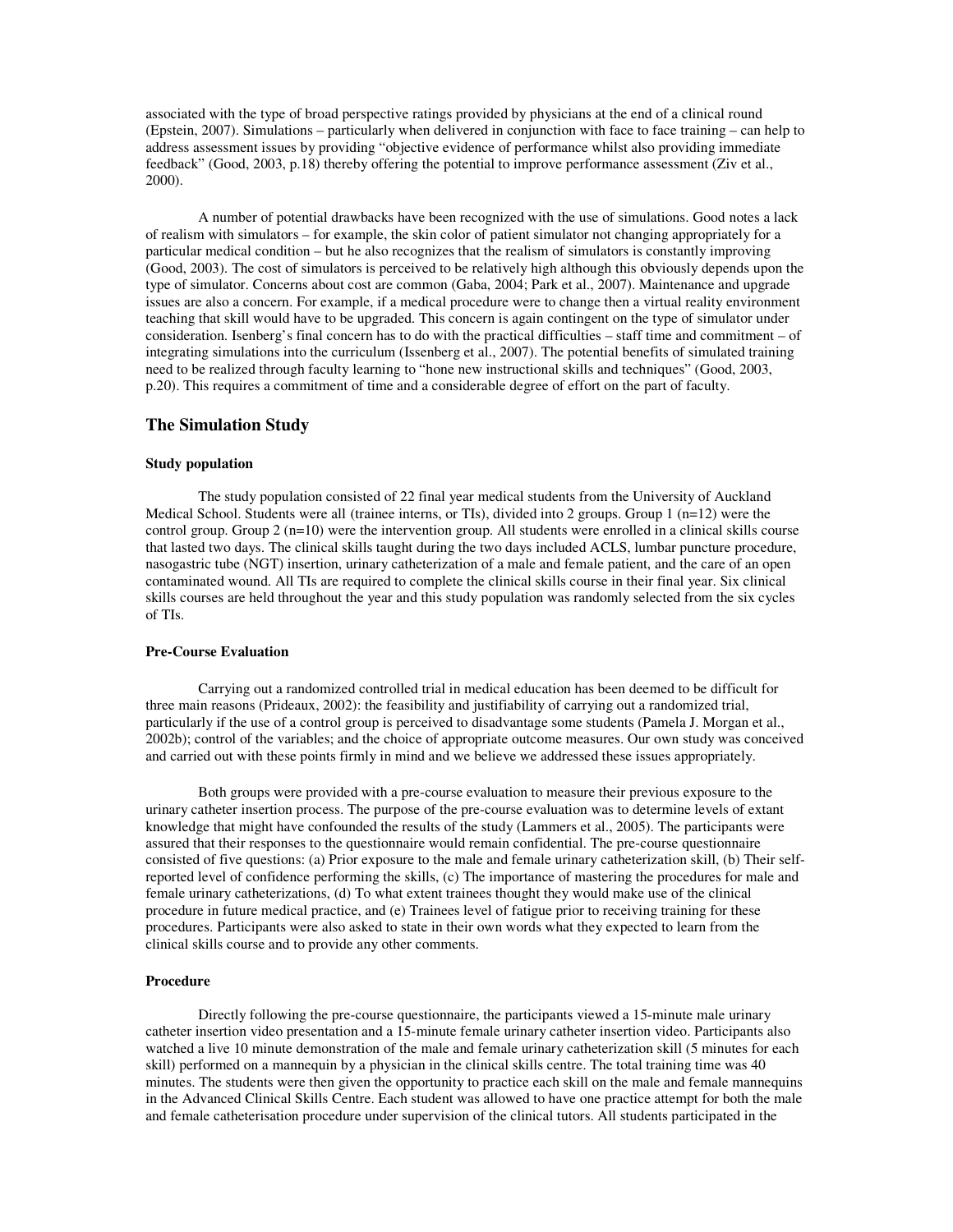practice session. Each practice procedure lasted on average 10 minutes. The students then proceeded directly to complete both procedures whilst being assessed by a physician registered as a general practitioner.

Kneebone recognises that there "is as yet no uniform approach to measuring performance" (Kneebone, 2003, p.273). However, whilst student competency in particular surgical procedures can be assessed using both a checklist and a global rating scale (Martin et al., 1997) – where the global rating scale consists of procedural components that are assessed in terms of a five point Likert scale (Moorthy et al., 2003) – it was decided that the male and female urinary catheterization procedures for this study were not sufficiently complex to warrant the use of a global rating scale. Therefore, the assessment tool consisted of checklist compiled by a physician – direct observation with criteria – for the steps in the procedures. Reliability and validity for this form of assessment has been shown to be high for surgical skills procedures since subjectivity is removed from the evaluation process (Moorthy et al., 2003).

Skills may be defined as, "actions and reactions which an individual performs in a competent way to achieve a goal" (Issenberg et al., 2001, p.21). A student may have no skill, some skill or complete skills and it is therefore important to define the level of acceptable mastery. In this study 'some skill' was considered to be acceptable and each participant had to be able to satisfactorily insert a catheter into the male and female simulation models, measured against a set of metrics (e.g. communication with patient, correct tray setup [i.e., no need to interrupt flow of procedure due to inadequate tray setup], no breach of sterility, etc.).The intervention group was given unlimited access to the integrated simulator directly following their clinical skills assessment and the control group did not receive any intervention.

After the initial evaluation participants were randomly assigned to two groups: simulation and control. The randomization process involved consecutively numbering 22 envelopes with a group allocation to either the intervention group (simulation) or control group in each envelope. The participants were irreversibly randomized by opening their own sealed envelopes after consenting to participate in the study. The intervention group was given unlimited access to the integrated simulator in the form of a CD ROM (the integrated simulator software can be installed on any PC hard drive). Use of the simulation software was explained to the intervention group and members of the intervention group were contacted via email one week after issuing the software to inquire if they were experiencing any difficulties using the software. In order to avoid a confounding variable the control group was not given any form of software or technology to support their learning. The intervention group was asked not to share the simulation with their peers.

After 3 months, all participants were re-tested against the same set of metrics and by the same evaluators used in the training course, to ascertain competency (primary end point). Evaluators were not aware of which group of students they were assessing. Students filled out a 3 month follow up questionnaire that measured exposure to each of the procedures since attending the initial skills course and confidence levels for each procedure (secondary endpoint). At the time of writing, the 3-month re-test has occurred and the evaluations are currently with a statistician for analysis.

#### **Discussion**

We encountered difficulties with the follow up evaluation in terms of participant attendance. The member of staff responsible for running the study spent a considerable amount of time and effort contacting students to ensure their participation. Eventually a second evaluation evening was run in order to accommodate all students. Kneebone recognizes the difficulty of evaluating the educational benefits of simulations including small samples sizes and logistical problems with carrying out studies (Kneebone, 2003). The sample size for our study was relatively small because of the logistical issues – student participation, availability of demonstrators and examiners – of organising and running the evaluations. We are aware of the need to run further studies and to look at the research methodology particularly in terms of other contributing variables. Ideally we would also look at the transfer of skills to live patients because ultimately the value of the simulations for educational purposes needs to be validated in terms of transference of the skills learned to the clinical setting. (Park et al., 2007).

At the time of writing the data from the study is being analysed by a statistician and we expect results to be available December 2007.